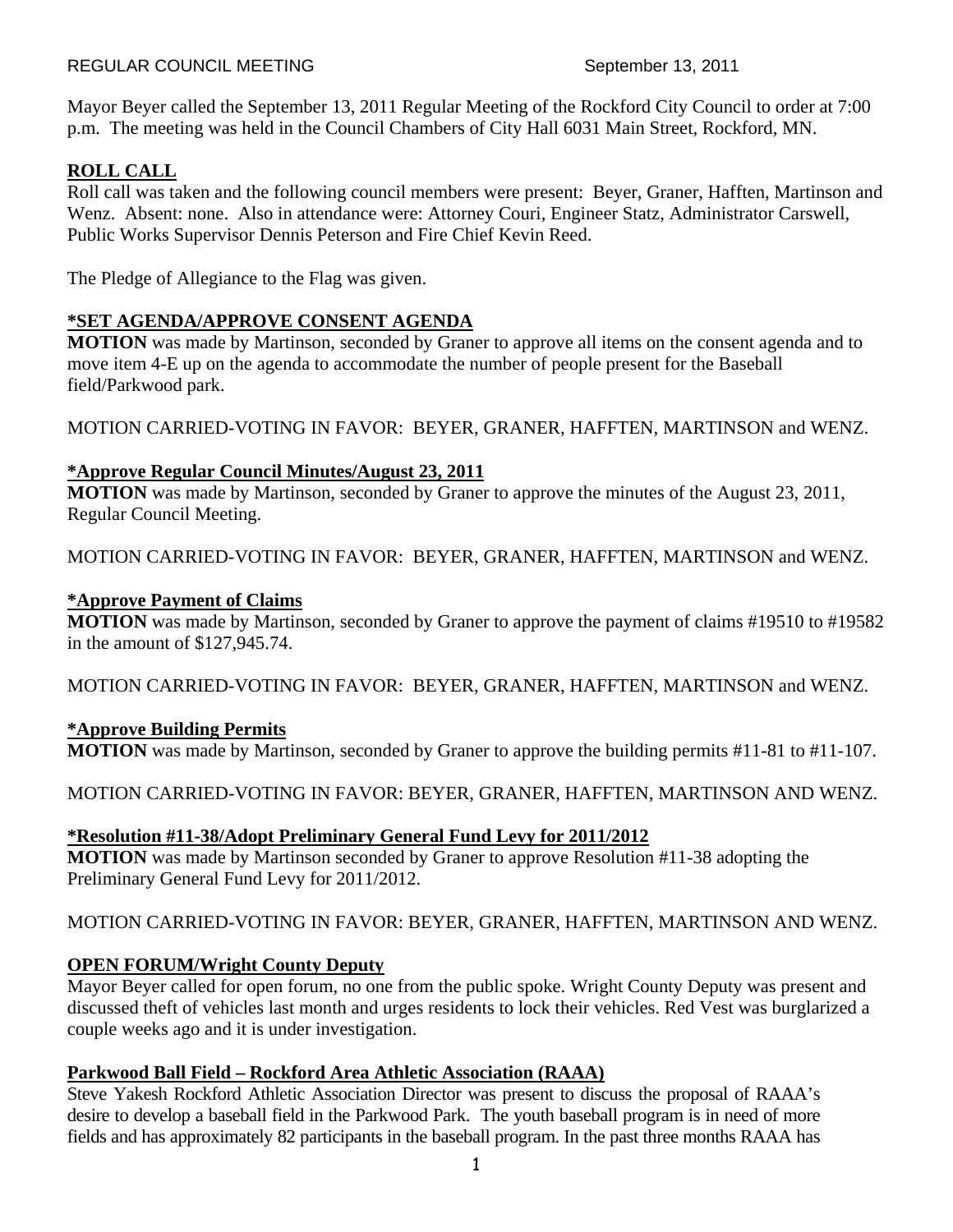been working toward fund raising efforts. Chevrolet Dealership in Delano is willing to donate a vehicle and RAAA would sell raffle tickets and keep the money for the development of the field. RAAA would also apply for funding through the TWINS Community Fund for a match of up to \$10,000. Hanover Athletic Association would be another source of funding and donations from local individuals and businesses. Labor would be donated by the local residents. RAAA would pay for the costs of developing the park and the city would mow it and water it. Any permits they ask that the city would waive those fees. Costs do not include water which is estimated to be \$5,000.

Tournaments could be held on this field which would bring teams into town.

Martinson asked about the Chevrolet program, starts in February 2012, registration and raffle ticket sales would begin in January of 2012. Portable toilets, dugouts are planned and could be used for storage of equipment. No concessions will be sold at this time. Beyer asked about neighbor's support of this field. No lights on the field or advertising on the outfield fence. Dug outs will be designed in earth tones to blend in with the surrounding.

Beyer wondered about the parking for a tournament since there are only 20 parking spaces, planned and there should be enough parking on the street during tournaments. Beyer wants to make sure that the residents are aware of the traffic that this would bring. A tournament would be once or twice a year. Lucarelli was present and said that the parking spots are being poured and it doesn't look like 20 spaces.

Steve stated that RAAA has their own liability insurance to cover their volunteer work. The city will draft an agreement for the use of the ball field which specifies the use and maintenance of the fields. The city council gave approval to the concept of RAAA building a baseball field in Parkwood Park and directed staff to submit an agreement for council review at the next meeting.

# **Review Bids for Demolition of 6127 Mechanic Street**

The city received three bids today for the demolition of the structures at 6127 Mechanic Street. The results of the bids are as follows:

A-1 Transfer \$11,000 - Doboszenski & Sons \$12,875 - Lloyd's Construction Service \$13,720

Staff recommends the city contract with A-1 Transfer for the demolition of the structures at 6127 Mechanic Street. The project would have a start date of no later than September 29 and completion date of October 28<sup>th</sup>. There was some discussion about the finished grade of the site and staff will discuss this with the contractor but the public works department will take care of seeding and any other items.

**MOTION** was made by Hafften, seconded by Graner to approve the contract for demolition of 6127 Mechanic Street by A-1 Transfer at a cost not to exceed \$11,000 to be financed by the HRA fund 207.

MOTION CARRIED-VOTING IN FAVOR: BEYER, GRANER, HAFFTEN, MARTINSON AND WENZ.

# **Designation of Funds 313 & 101 Reserve**

Discussed the proposed plan submitted by staff. There was discussion about the options listed for 2012 which included a traffic signal at Highway 55 and Autumn Oaks Drive/Electric Drive. Council tabled action until the staff meets with the potential grocer to see if having money set aside for the traffic signal would be the best plan if it makes the grocer's decision to relocate in Rockford a reality.

### **Accept Resignation of Fire Chief Kevin Reed**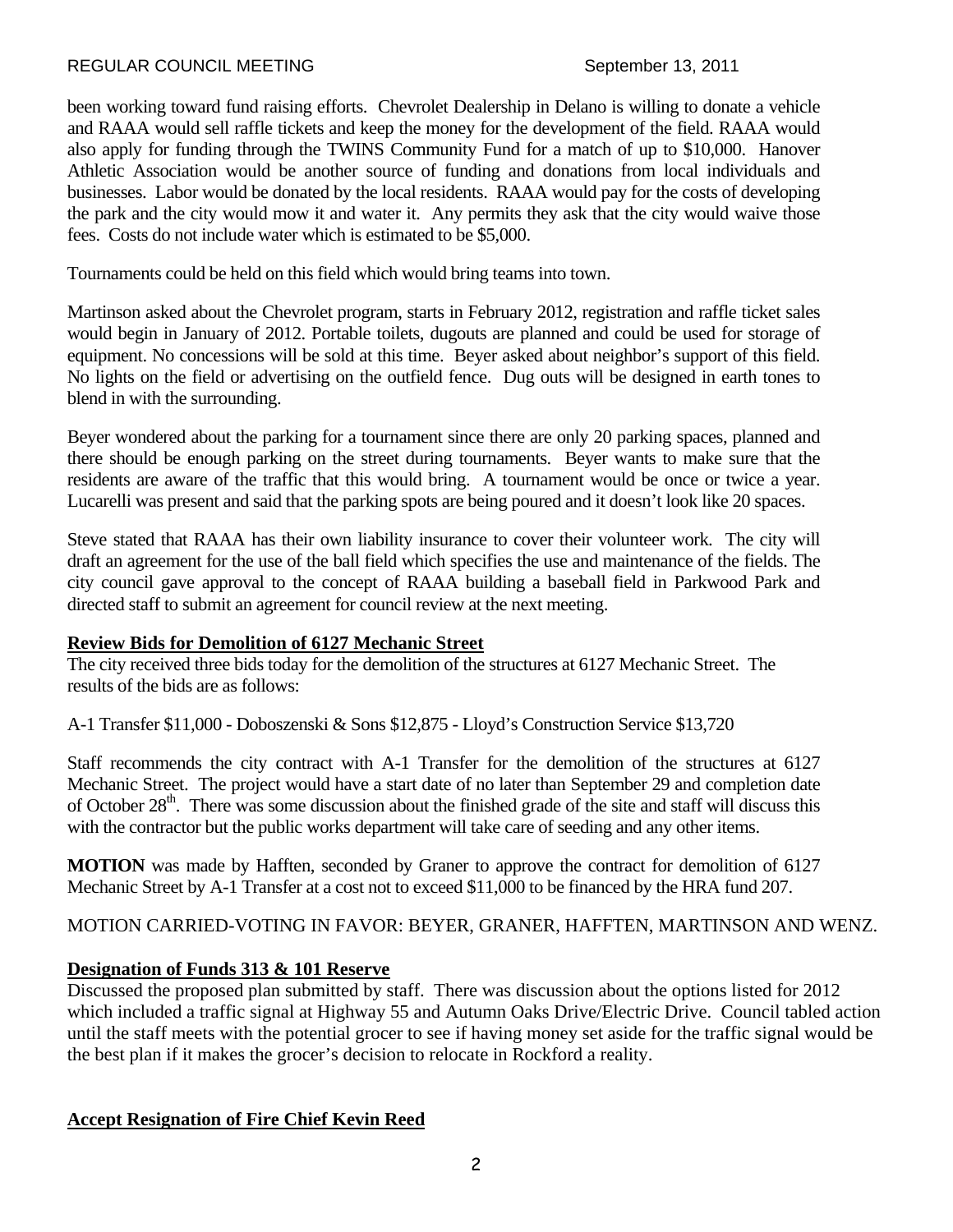Kevin Reed submitted his resignation from the Rockford Volunteer Fire Department after ten years of service to the city council effective October 31, 2011. Kevin Reed has served as the fire chief for the past few years and his current term expires December 31, 2013.

The city council discussed the resignation of Fire Chief Reed in length and decided to place Gordon Hopkins as the interim chief until the city interviews for a replacement which will complete Reeds term.

The city interview committee will also recruit a member from the Rockford Volunteer Fire Department to sit on the committee. Martinson and Carswell will attend the next fire department meeting on October  $10<sup>th</sup>$  to receive their input about the replacement of the Fire Chief and what they want to see in the next leader of the department.

Gordon Hopkins Assistant Chief was present and stated he is willing to step into the position of chief until the end of the year. Ron Harkins addressed the council and noted that the fire department officers met and discussed moving forward and they suggest Gordon be appointed to fill the term of the fire chief as he feels it will be good for morale to move forward. Hafften stated that the city council is going to ask for the fire departments input in the process and feels this will be good for boosting morale.

MOTION was made by Martinson, seconded by Graner to accept resignation of Chief Reed effective October 31, 2011.

MOTION CARRIED-VOTING IN FAVOR: BEYER, GRANER, HAFFTEN, MARTINSON AND WENZ.

### **Approve Purchase of Blower/Wastewater Treatment Plant #1**

A new blower for the wastewater plant #1 is in need of replacement the cost of a new blower is \$6,620 and will be financed by the sewer fund.

**MOTION** was made by Martinson, seconded by Hafften to approve the purchase of the blower from General Repair Services at a cost of \$6,620 for the wastewater treatment plant #1.

MOTION CARRIED-VOTING IN FAVOR: BEYER, GRANER, HAFFTEN, MARTINSON AND WENZ.

### **3877 Haug Avenue Claim**

Sanna Kariniemi was present with a request from the city council to be reimbursed for the damages to their home caused by heavy rains in May of 2011. The League of MN Cities denied the Kariniemi's claim and stated that the city is not liable for any damages to the Kariniemi's property. The request from the Kariniemi's is for the us to reimburse them \$9,499.98 for damages they feel are due to the road the city approved for the Marsh Run development adjacent to their property which they feel blocks the flow of water and caused their home to flood.

Attorney Couri suggested at a meeting with staff that the Kariniemi's submit their request in writing to the city council. Attorney Couri stated that the city has the authority to settle this claim but we are not liable. The League Insurance Trust found that the city was not negligible and did not cause this damage by constructing this road and has maintained the main pipe as intended per the developer's agreement. The city may however, decide to improve the method of storm sewer but has no money set aside for this such as Parkwood which competes for flooding protection and the downtown flood protection is being funded by all of the taxpayers.

Engineer Statz provided storm water options: 1) do nothing, 2) clear area around storm water pipe/install rip rap, 3) construct a berm around walkout, 4) convert home to lookout style by modifying the basement,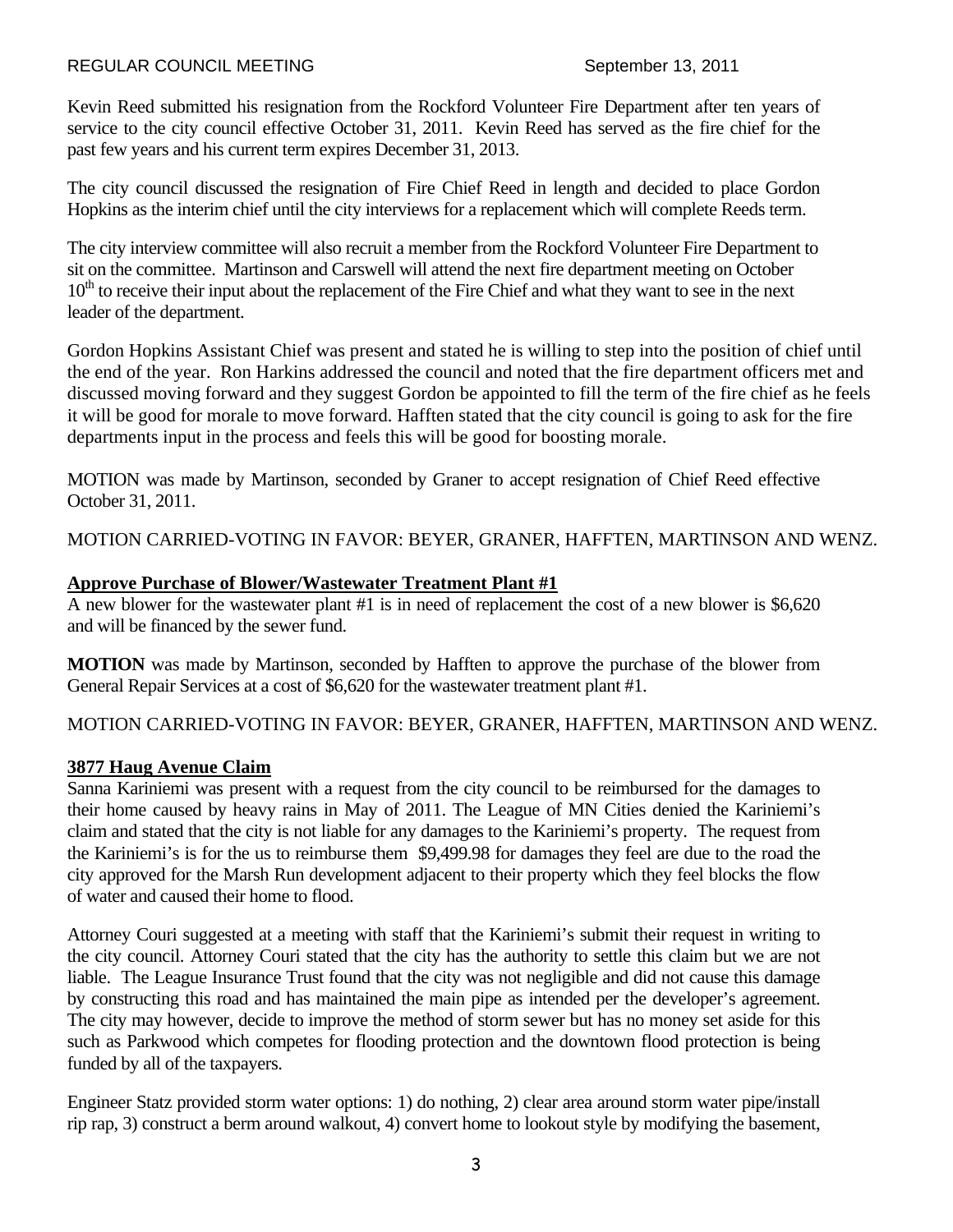5) install additional sewer line under the road, 6) or purchase the home and demolish to sell to a developer.

Sanna stated she would be agreeable to Option #3 which is the city install a berm around the walkout**.**  Graner asked Attorney Couri that if the city were to agree to make an improvement would we be setting up precedence. Would this have been the developer's responsibility and Couri said not since the storm water was reasonably constructed to meet 100 year storm event. Per the developer's agreement the Marsh Run home owners association needs to maintain the storm water inlet pipe however, the pipe is on the Kariniemi's property.

The council discussed that the Marsh Run Homeowners Association should install riprap by the inlet for the storm sewer.

Hafften suggested that the city agree to construct option #2 and #3 as presented by the engineer. Graner stated that if the city completes these improvements that the city should assess the costs to the property that benefits from the improvement. Hafften stated that since the development was not completed as planned that which included demolishing the Kariniemi's home and developing the site as town homes it should be considered differently. It was noted that the city's flood levee is being paid for by all of city tax payers. Beyer agrees with Graner but suggested that Sanna discuss option #3/ berm with her husband. Martinson stated that he does not feel the city should pay damages. Sanna stated that she does not want to continue this debate any longer and is confident her husband would be in agreement with the city installing the berm. Engineer Stats suggested the city council make a decision tonight or establish a dollar amount of repairs they are willing to fund so the project may be completed before winter and not table to next meeting.

**MOTION** was made by Martinson, seconded by Wenz to install Options #2 and #3 or option #4 sharing a cost of up to \$4500 contingent upon the Kariniemi's entering into an agreement releasing the city from further damages and that the terms are acceptable to the city attorney.

MOTION CARRIED-VOTING IN FAVOR: BEYER, HAFFTEN, MARTINSON AND WENZ. OPPOSED-GRANER

**Authorize Preparation of Plans and Specifications for Sewer and Water Upgrades on Highway 55** The project will be bid by MNDOT this winter and the project will start on the west of Rockford area first. This is why this project was placed on the agenda. The engineer stated that the city needs to get topographical survey, council asked how much that topography will cost and it was estimated by Statz at \$3,000.

Motion was made by Martinson, seconded by Wenz authorize the city engineer to prepare the topographic survey for the utility project for a cost not to exceed \$3,000.

MOTION CARRIED BEYER, GRANER, HAFFTEN, MARTINSON AND WENZ.

### **Review No Interest Loan Application/8740 State Highway 55**

Sue Miller/Rockford Mini Storage 8740 Highway 55 submitted an application for an HRA no interest loan in the amount of \$10,150. Ms. Miller is requesting that the no interest loan be deferred until she sells her property to a developer.